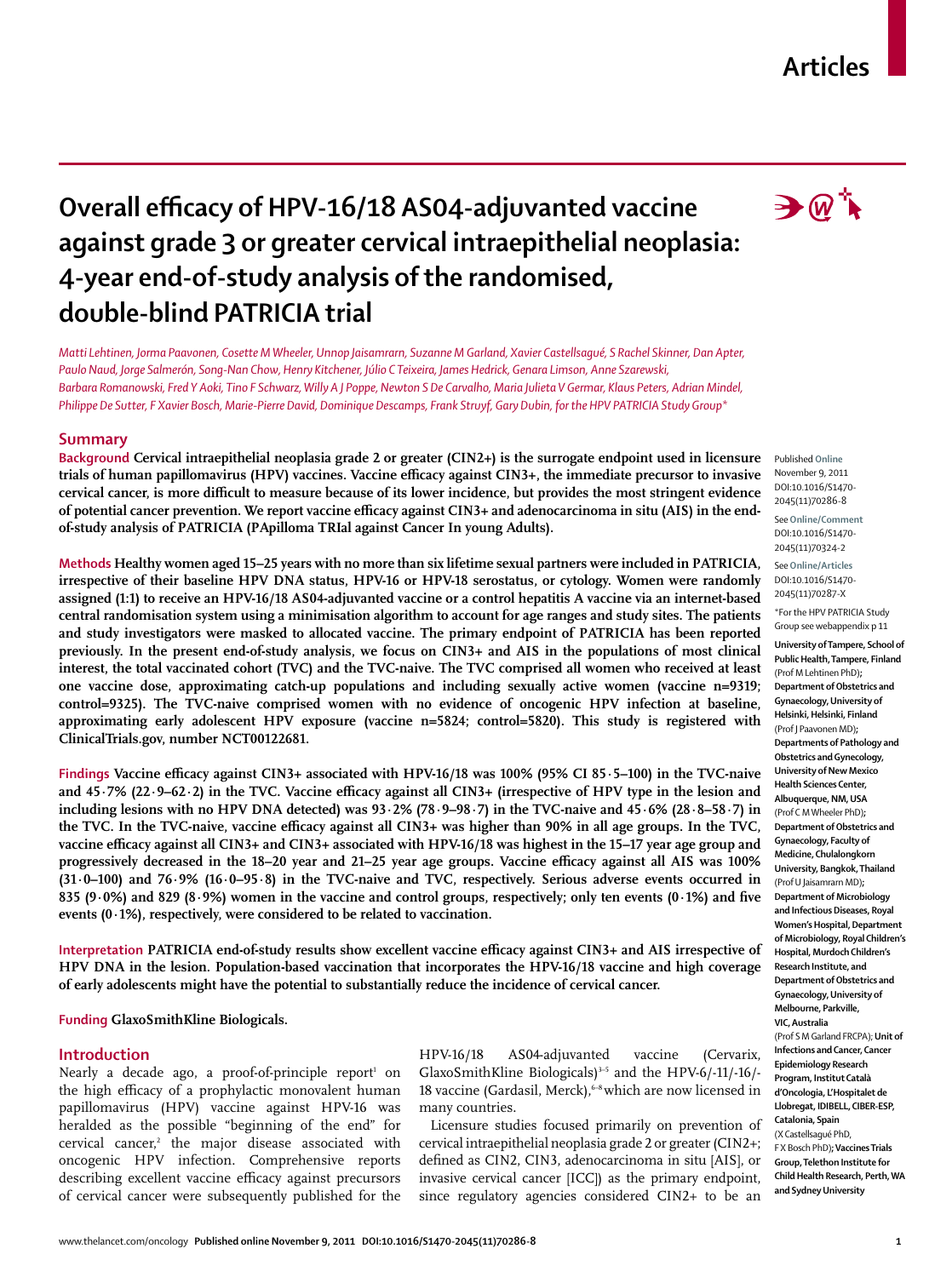**Discipline of Paediatrics and Child Health, Children's Hospital Westmead, Sydney, NSW, Australia** (S R Skinner PhD)**; Family Federation of Finland, Sexual Health Clinic, Helsinki, Finland** (D Apter MD)**; Department of Gynecology & Obstetrics, Federal University of Rio Grande do Sul, UFRGS/HCPA, Hospital de Clínicas de Porto Alegre, Brazil** (Prof P Naud PhD)**; Unidad de Investigación Epidemiológica y en Servicios de Salud, Instituto Mexicano del Seguro Social, Morelos, Mexico**  (Prof J Salmerón PhD)**; Department of Obstetrics and Gynecology, College of Medicine and the Hospital, National Taiwan University, Taipei, Taiwan** (Prof S-N Chow MD)**; Manchester Academic Health Science Centre, Central Manchester University Hospitals NHS Foundation Trust, St Mary's Hospital, Manchester, UK**  (Prof H Kitchener MD)**; Departamento de Tocoginecologia da Unicamp,** 

**University of Campinas, Campinas, Sao Paulo, Brazil**  (J C Teixeira MD)**; Kentucky Pediatric and Adult Research, Bardstown, KY, USA**  (J Hedrick MD)**; College of Medicine, University of the Philippines, Philippine General Hospital, Makati Medical Centre, Makati City, Philippines**  (Prof G Limson MD)**; Centre for Cancer Prevention, Wolfson Institute of Preventive Medicine, Queen Mary University of London, London, UK** (A Szarewski PhD)**; Division of Infectious Diseases, Department of Medicine, Faculty of Medicine and Dentistry, University of Alberta, Edmonton, AB, Canada**  (Prof B Romanowski MD)**; Department of Medical Microbiology, University of Manitoba, Winnipeg, MB, Canada** (Prof F Y Aoki MD)**; Central Laboratory and Vaccination Centre, Stiftung Juliusspital, Academic Teaching Hospital of the University of Wuerzburg, Wuerzburg, Germany** (Prof T F Schwarz MD)**; Department of Gynaecology, University Hospital KU Leuven Gasthuisberg, Leuven, Belgium**  (Prof W A J Poppe PhD)**; Department of Gynecology and Obstetrics, Federal University of Paraná, Infectious Diseases in** 

**Gynecology and Obstetrics Sector, Curitiba, Parana, Brazil** (Prof N S De Carvalho PhD)**;**  acceptable surrogate endpoint for ICC. However, it was recognised at the time that CIN2+ had limitations, including potential lack of reproducibility<sup>,</sup> and the fact that a large proportion of CIN2 cases spontaneously regress.<sup>10</sup> CIN3 is the immediate precursor of ICC,<sup>11</sup> and CIN3+ is generally considered to be a more predictive endpoint than CIN2+. Moreover, the prevalence of different HPV types in CIN3 lesions is more similar to that in ICC than in CIN2 lesions.<sup>12</sup> However, the lower incidence of CIN3+ means that its use as an endpoint requires a large sample size with a long follow-up period to ensure sufficient statistical power to make firm conclusions regarding efficacy.

The PApilloma TRIal against Cancer In young Adults (PATRICIA) is the largest trial of HPV-16/18 vaccine efficacy so far. Results from event-driven analyses showed high vaccine efficacy against CIN2+ lesions associated with HPV-16 and HPV-18 infections, and protection against non-vaccine HPV types (HPV-31, HPV-33, and HPV-45).<sup>3,4</sup> However, information on CIN3+ endpoints was limited because of the follow-up time accrued. Here, we report end-of-study results at month 48 with roughly 68 000 person-years of follow-up, most notably vaccine efficacy against all CIN3+ and AIS lesions irrespective of HPV DNA.

#### **Methods**

Detailed methods of the double-blind, randomised, controlled PATRICIA trial, including full inclusion and exclusion criteria, trial locations, and dates, has been reported previously.<sup>3,4</sup> Briefly, healthy women aged 15–25 years, from 14 countries in Asia Pacific, Europe, Latin America, and North America, and with no more than six lifetime sexual partners were included in the trial irrespective of their baseline HPV DNA status, HPV-16/18 serostatus, or cytology. The exclusion criterion of no more than six lifetime sexual partners was not applied in Finland, in accordance with local regulatory and ethical requirements,<sup>13</sup> so women with more than six lifetime sexual partners enrolled in Finland were included in the trial. Written informed consent was obtained from all adult participants. For minors, written informed assent was obtained from the participant and written informed consent from their parents. The trial was approved by independent ethics committees or institutional review boards at each location.

## **Procedures**

Women received either the HPV-16/18 AS04-adjuvanted vaccine (Cervarix, GlaxoSmithKline Biologicals) or a control hepatitis A vaccine (GlaxoSmithKline Biologicals) in a 1:1 ratio at 0, 1, and 6 months (figure 1).<sup>3,4</sup> The study protocol prescribed that both groups were to be unmasked after the month 48 visit and offered the crossover vaccine. Long-term follow-up of women enrolled in Finland is ongoing; these women are participating in registry-based follow-up as part of a separate study (NCT01393470).<sup>13</sup> Cervical liquid-based cytology samples were obtained every 6 months. HPV DNA typing was done on these samples every 6 months and cytological examination using the Bethesda system was done every 12 months. A prespecified clinical management algorithm for abnormal cytology results and colposcopy referral was used (webappendix p 6, 7). Broad spectrum PCR  $SPF_{10}$ -LiPA<sub>25</sub> (version 1 based on licensed Innogenetics SPF10 technology; Labo Biomedical Products, Rijswijk, Netherlands) and typespecific PCR for HPV-16 and HPV-18 DNA were used to



#### *Figure 1:* **Study design**

Person-years of follow-up shown are for the total vaccinated cohort. V=visit. M=month. CIN=cervical intraepithelial neoplasia. HPV=human papillomavirus. \*In the total vaccinated cohort for efficacy. †In the according-to-protocol cohort for efficacy. ‡End-of-study dataset contains an additional year of follow-up for most women, versus the final event-driven analysis dataset.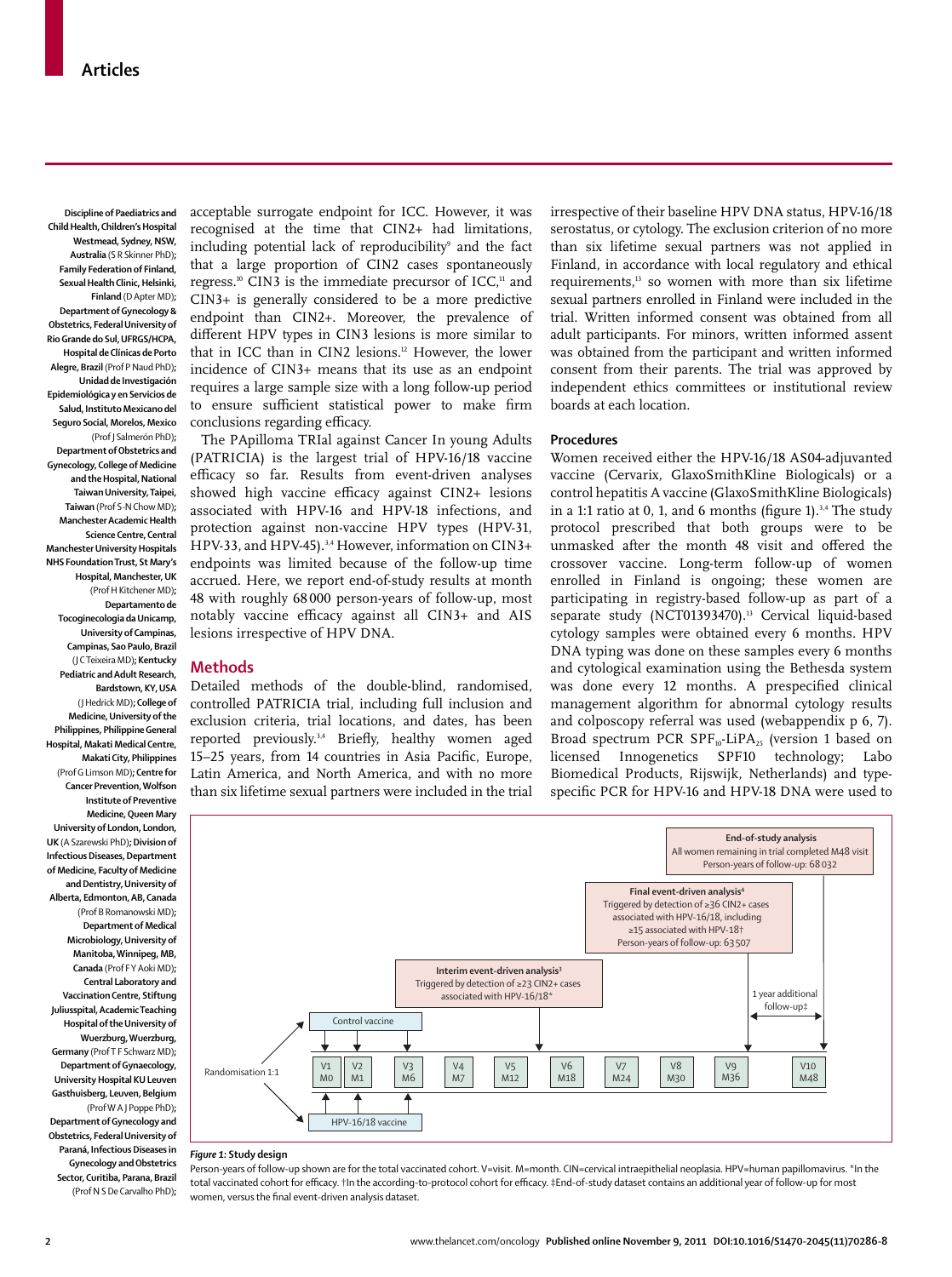

*Figure 2:* **Participant disposition**

HPV=human papillomavirus. TVC=total vaccinated cohort. TVC-naive=total vaccinated cohort of HPV-naive women. ATP-E=according-to-protocol cohort for efficacy. \*One woman in the vaccine group was classified as having withdrawn for an "other" reason, but had in fact died. This should have been classified as a serious adverse event and is therefore now shown as such.

test cervical samples and biopsy material for HPV DNA from 14 HPV oncogenic types (16, 18, 31, 33, 35, 39, 45, 51, 52, 56, 58, 59, 66, and 68).<sup>3,14</sup>

Vaccine efficacy was assessed against 6-month and 12-month persistent infection, CIN1+, CIN2+, CIN3+, and AIS associated with the following: HPV-16; HPV-18; HPV-16 or HPV-18, or HPV-16 and HPV-18 (HPV-16/18). Efficacy against CIN and AIS was also assessed irrespective of HPV DNA (this includes all lesions sampled and analysed, irrespective of the HPV type identified in the lesion, plus lesions in which no HPV DNA was detected). Vaccine efficacy against abnormal cytology (atypical squamous cells of undetermined significance [ASC-US], low-grade squamous intraepithelial lesions [LSIL], high-grade intraepithelial lesions [HSIL], ASC cannot exclude HSIL [ASC-H]), colposcopy referrals, and cervical excision procedures was also assessed. Additional categories of cytological abnormalities were defined as ASC-US positive for highrisk (oncogenic) HPV types (ASC-US HR+) and ASC-US HR+ or greater, which included ASC-US HR+, LSIL, ASC-H, HSIL, and atypical glandular cells. Persistent infection was defined as detection of the same HPV type in consecutive samples over a minimum of 5 months (6-month definition) and 10 months (12-month definition). CIN1+ was defined as CIN1, CIN2, CIN3, AIS, or ICC; CIN2+ excluded CIN1, and CIN3+ excluded CIN1 and CIN2. All CIN cases were reviewed by a panel of three pathologists who were masked to vaccine allocation, using a majority rule, and an endpoint committee made final case assignments.<sup>3</sup>

Antibodies against HPV-16 and HPV-18 were assessed by ELISA. Seropositivity was defined as an antibody titre greater than or equal to the assay cut off: 8 EU/mL for HPV-16 and 7 EU/mL for HPV-18. Safety assessments included serious adverse events, new-onset chronic

**University of the Philippines College of Medicine, Philippine General Hospital, Manila, Philippines** (M J V Germar MD)**; Facharzt für Frauenheilkunde und Geburtshilfe, Berner Heerweg 157, Hamburg Germany** (K Peters MD)**; Sexually Transmitted Infections Research Centre, University of Sydney, Westmead Hospital, NSW, Australia (**Prof A Mindel MD)**; Department of Gynaecology, University Hospital Brussels, Brussels, Belgium**  (P De Sutter MD)**; GlaxoSmithKline Biologicals, Wavre, Belgium** (M-P David MSc, D Descamps MD, F Struyf MD)**; and GlaxoSmithKline Biologicals, King of Prussia, PA, USA** (G Dubin MD)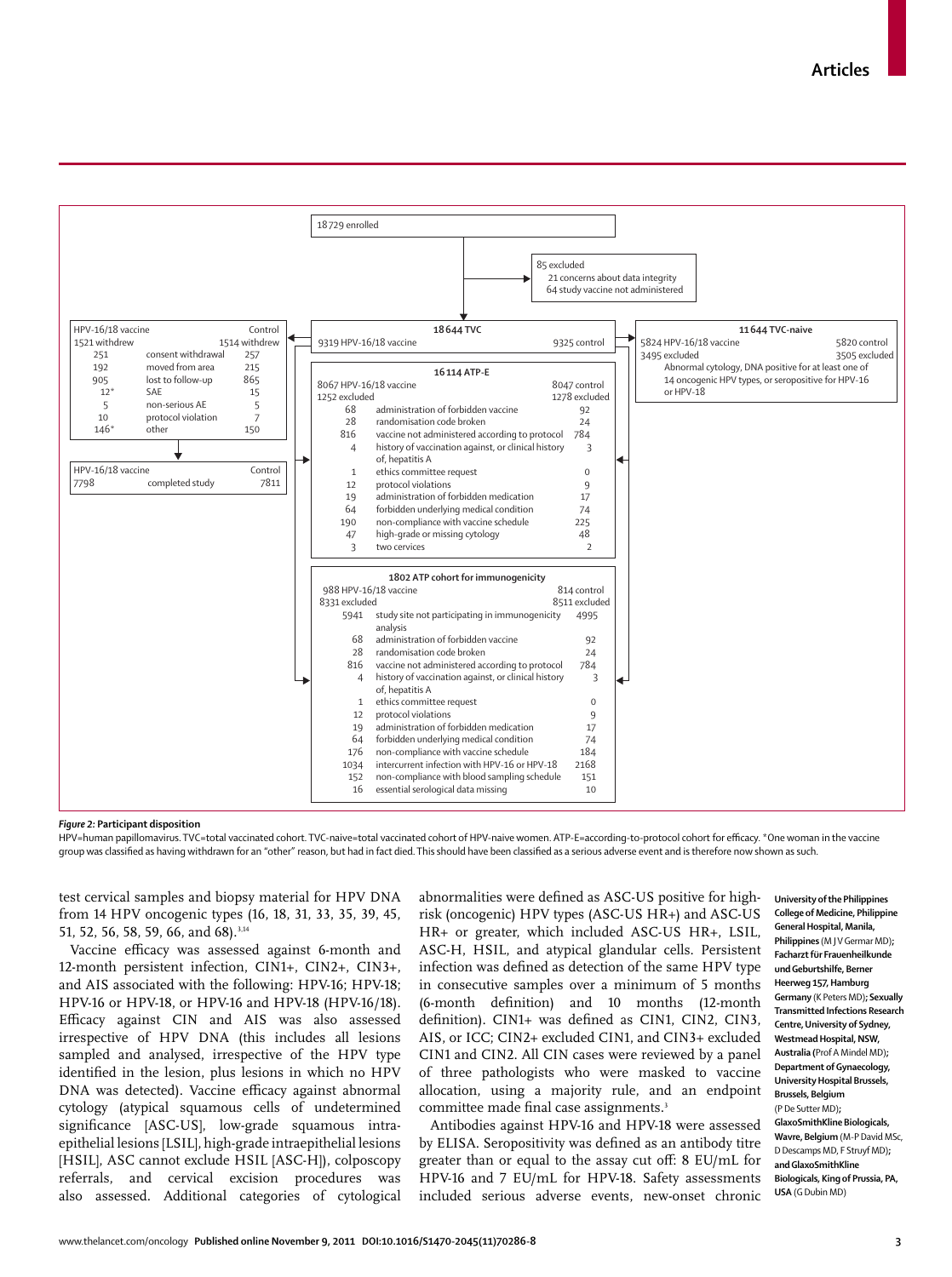|                  | Vaccine |                |      | Control |       |      | Efficacy (95% CI)      |
|------------------|---------|----------------|------|---------|-------|------|------------------------|
|                  | N       | Cases          | Rate | N       | Cases | Rate |                        |
| <b>TVC-naive</b> |         |                |      |         |       |      |                        |
| $CIN1+$          |         |                |      |         |       |      |                        |
| All              | 5466    | 5              | 0.02 | 5452    | 141   | 0.69 | 96.5% (91.6 to 98.9)   |
| 15-17 years      | 1997    | $\overline{2}$ | 0.03 | 2022    | 79    | 1.01 | 97.4% (90.5 to 99.7)   |
| $18-25$ years    | 3459    | 3              | 0.02 | 3425    | 62    | 0.49 | 95.3% (85.5 to 99.1)   |
| 18-20 years      | 1096    | $\mathbf 0$    | 0.00 | 1144    | 35    | 0.83 | 100% (88.6 to 100)     |
| 21-25 years      | 2363    | 3              | 0.03 | 2281    | 27    | 0.32 | 89.4% (65.5 to 97.9)   |
| $CIN2+$          |         |                |      |         |       |      |                        |
| All              | 5466    | $\mathbf{1}$   | 0.00 | 5452    | 97    | 0.47 | 99.0% (94.2 to 100)    |
| 15-17 years      | 1997    | $\mathbf 1$    | 0.01 | 2022    | 53    | 0.68 | 98.1% (88.9 to 100)    |
| 18-25 years      | 3459    | $\mathbf 0$    | 0.00 | 3425    | 44    | 0.35 | 100% (91.4 to 100)     |
| 18-20 years      | 1096    | $\mathbf 0$    | 0.00 | 1144    | 27    | 0.64 | 100% (85.0 to 100)     |
| 21-25 years      | 2363    | $\mathbf 0$    | 0.00 | 2281    | 17    | 0.20 | 100% (76.8 to 100)     |
| $CIN3+$          |         |                |      |         |       |      |                        |
| All              | 5466    | 0              | 0.00 | 5452    | 27    | 0.13 | 100% (85.5 to 100)     |
| 15-17 years      | 1997    | $\mathbf 0$    | 0.00 | 2022    | 14    | 0.18 | 100% (69-4 to 100)     |
| 18-25 years      | 3459    | $\mathbf 0$    | 0.00 | 3425    | 13    | 0.10 | 100% (67.8 to 100)     |
| 18-20 years      | 1096    | $\mathbf 0$    | 0.00 | 1144    | 8     | 0.19 | 100% (39.5 to 100)     |
| 21-25 years      | 2363    | $\mathbf 0$    | 0.00 | 2281    | 5     | 0.06 | 100% (-4.6 to 100)     |
| AIS              |         |                |      |         |       |      |                        |
| All              | 5466    | 0              | 0.00 | 5452    | 6     | 0.03 | 100% (15.5 to 100)     |
| <b>TVC</b>       |         |                |      |         |       |      |                        |
| $CIN1+$          |         |                |      |         |       |      |                        |
| All              | 8694    | 121            | 0.37 | 8708    | 324   | 1.01 | 62.9% (54.1 to 70.1)   |
| 15-17 years      | 2882    | 31             | 0.28 | 2892    | 155   | 1.47 | 80.1% (70.6 to 80.7)   |
| $18-25$ years    | 5800    | 90             | 0.42 | 5806    | 169   | 0.80 | 47.0% (31.2 to 59.4)   |
| 18-20 years      | 1871    | 32             | 0.47 | 1908    | 83    | 1.21 | 61.3% (41.1 to 75.1)   |
| 21-25 years      | 3929    | 58             | 0.40 | 3898    | 86    | 0.60 | 33.2% (5.7 to 53.0)    |
| $CIN2+$          |         |                |      |         |       |      |                        |
| All              | 8694    | 90             | 0.28 | 8708    | 228   | 0.71 | 60.7% (49.6 to 69.5)   |
| 15-17 years      | 2882    | 21             | 0.19 | 2892    | 100   | 0.90 | 79.1% (66.2 to 87.6)   |
| $18-25$ years    | 5800    | 69             | 0.32 | 5806    | 128   | 0.60 | 46.3% (27.5 to 60.5)   |
| 18-20 years      | 1871    | 23             | 0.34 | 1908    | 66    | 0.96 | 65.0% (43.0 to 79.2)   |
| 21-25 years      | 3929    | 46             | 0.32 | 3898    | 62    | 0.43 | 26.4% (-9.6 to 50.9)   |
| $CIN3+$          |         |                |      |         |       |      |                        |
| All              | 8694    | 51             | 0.16 | 8708    | 94    | 0.29 | 45.7% (22.9 to 62.2)   |
| 15-17 years      | 2882    | $\overline{7}$ | 0.06 | 2892    | 36    | 0.32 | 80.5% (55.6 to 92.7)   |
| 18–25 years      | 5800    | 44             | 0.21 | 5806    | 58    | 0.27 | 24.2% (-14.1 to 50.0)  |
| 18-20 years      | 1871    | 13             | 0.19 | 1908    | 30    | 0.43 | 56.3% (13.6 to 79.1)   |
| 21-25 years      | 3929    | 31             | 0.21 | 3898    | 28    | 0.20 | -10·1% (-90·5 to 36·1) |
| AIS              |         |                |      |         |       |      |                        |
| All              | 8694    | 3              | 0.01 | 8708    | 10    | 0.03 | 70.0% (-16.6 to 94.7)  |
|                  |         |                |      |         |       |      |                        |

Women were infected with at least one of types HPV-16 and HPV-18, and may have been infected with both types. Women included in the analysis of the TVC-naive cohort were HPV DNA negative for all 14 oncogenic HPV types tested for, seronegative for HPV-16 and HPV-18, and had negative cytology at month 0. Women were included in the analysis of the TVC regardless of their HPV DNA or serostatus at month 0. Oncogenic HPV types tested for were HPV-16, HPV-18, HPV-31, HPV-33, HPV-35, HPV-39, HPV-45, HPV-51, HPV-52, HPV-56, HPV-58, HPV-59, HPV-66, and HPV-68. CIN1+ was defined histologically as CIN1, CIN2, CIN3, AIS, or invasive carcinoma; CIN2+ did not include CIN1, and CIN3+ did not include CIN1 or CIN2. Numbers of patients for the age categories do not add up to the total in the All category, because 26 patients age 14 years or 26–33 years were enrolled in the study and included in the All category. CIN=cervical intraepithelial neoplasia. AIS=adenocarcinoma in situ. HPV=human papillomavirus. TVC-naive=total vaccinated HPV-naive cohort. TVC=total vaccinated cohort. N=number of evaluable women in each group. Cases=number of evaluable women reporting at least one event. Rate=number of cases divided by sum of follow-up period (per 100 woman years); follow-up period started on the day after the first vaccine dose

Table 1: Vaccine efficacy against CIN1+, CIN2+, CIN3+, and AIS associated with HPV-16/18 stratified by **age (TVC-naive and TVC)**

diseases (including new-onset autoimmune diseases), medically significant conditions, and pregnancy outcomes.

### **Statistical analysis**

Here, we primarily report data from the total vaccinated cohort (TVC) and total vaccinated cohort of HPV-naive women (TVC-naive). The TVC included all women who received at least one vaccine dose and were evaluable for efficacy, irrespective of baseline HPV DNA, cytological status, and serostatus (webappendix p 8). The TVCnaive included women who received at least one vaccine dose, were evaluable for efficacy, and at baseline were HPV DNA negative for all 14 HPV types tested for, seronegative for HPV-16 and HPV-18, and had negative cytology (webappendix p 8). Data from the according-toprotocol cohort for efficacy (ATP-E) are shown in the webappendix p 5.

In the previously published analyses of PATRICIA, $3,4$ which were event-driven, the ATP-E was the primary cohort. Licensure of the vaccine was based on these analyses, therefore the ATP-E was the key cohort to fully describe the vaccine's profile. However, the TVC and the TVC-naive are more relevant from a public health perspective, so we focused on these cohorts for the endof-study analysis.

The end-of-study analysis was intended to expand and confirm the efficacy results of the previous event-driven analysis.4 All end-of-study analyses were descriptive. Vaccine efficacy and 95% CIs were calculated using a conditional exact method (actual 95% CIs were calculated for the end-of-study analysis, whereas 97·9% and  $96.1\%$  CIs were used for the interim and final event-driven analyses, respectively<sup>3,4</sup>). Results were considered to confirm the statistically significant vaccine efficacy observed in the final event-driven analysis if end-of-study estimates of vaccine efficacy and their 95% CIs were higher than zero. All analyses were prespecified apart from the following, which were exploratory post-hoc analyses and must therefore be interpreted with caution: age-stratification of CIN1+, CIN3+, and AIS by 15–17 year and 18–25 year age groups; all analyses stratified by  $18-20$  year and  $21-25$  year age groups; colposcopy referrals; number of cases prevented; and reduction in cytological abnormalities (number of events for all abnormalities and number of cases and vaccine efficacy for ASC-US HR+ or greater, ASC-US HR+, and ASC-H).

Event rates were calculated as the number of cases divided by the total follow-up in years and were expressed per 100 woman years. Follow-up for the TVC and TVCnaive started the day after the first vaccine dose and ended for each outcome at the time the outcome occurred, or at the last sample (up to month 48). Statistical analyses were done with SAS version 9.1 and Proc StatXact-7 on Windows XP. The trial is registered with ClinicalTrials. gov, number NCT00122681.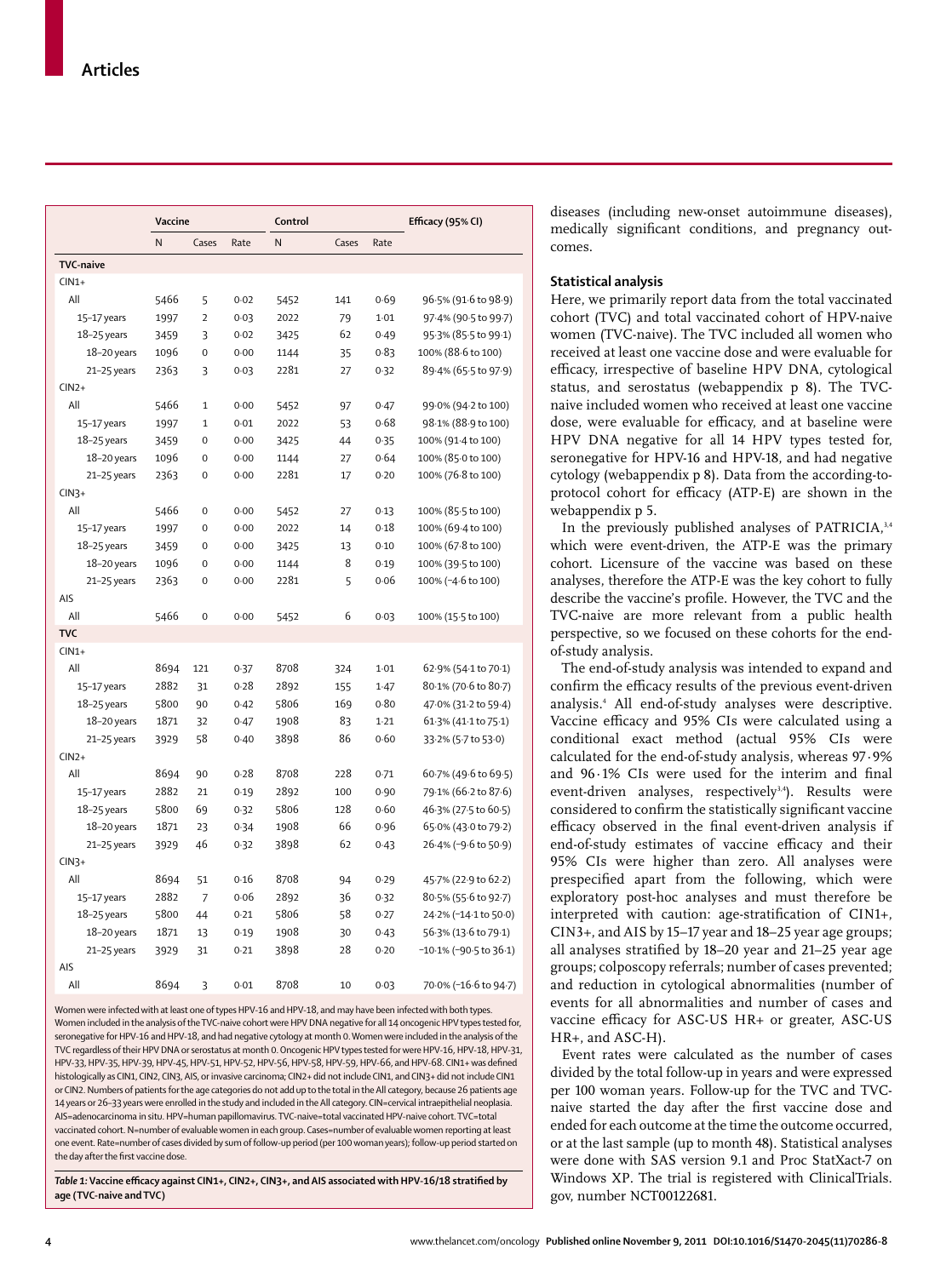|                  | Vaccine   |                     |        | Control   |                | Efficacy (95% CI) | Number of cases prevented<br>(95% CI)* | Correspondence to:<br>Prof Matti Lehtinen, University |                                                          |
|------------------|-----------|---------------------|--------|-----------|----------------|-------------------|----------------------------------------|-------------------------------------------------------|----------------------------------------------------------|
|                  | ${\sf N}$ | Cases               | Rate   | ${\sf N}$ | Cases          | Rate              |                                        |                                                       | of Tampere, School of Public<br>Health, Tampere, Finland |
| <b>TVC-naive</b> |           |                     |        |           |                |                   |                                        |                                                       | matti.lehtinen@uta.fi                                    |
| $CIN1+$          |           |                     |        |           |                |                   |                                        |                                                       |                                                          |
| All              | 5466      | 174                 | 0.85   | 5452      | 346            | $1-71$            | 50.3% (40.2 to 58.8)                   | 860 (640 to 1080)                                     | See Online for webappendix                               |
| 15-17 years      | 1997      | 87                  | 1.14   | 2022      | 190            | 2.47              | 53.8% (40.2 to 64.6)                   | 1330 (910 to 1760)                                    |                                                          |
| $18 - 25$ years  | 3459      | 87                  | 0.68   | 3425      | 156            | 1.24              | 45.5% (28.7 to 58.6)                   | 560 (330 to 810)                                      |                                                          |
| $18-20$ years    | 1096      | 38                  | 0.94   | 1144      | 68             | 1.64              | 42.6% (13.4 to 62.5)                   | 700 (210 to 1200)                                     |                                                          |
| 21-25 years      | 2363      | 49                  | 0.56   | 2281      | 88             | 1.05              | 46.9% (23.8 to 63.3)                   | 490 (230 to 770)                                      |                                                          |
| $CIN2+$          |           |                     |        |           |                |                   |                                        |                                                       |                                                          |
| All              | 5466      | 61                  | 0.30   | 5452      | 172            | 0.84              | 64.9% (52.7 to 74.2)                   | 540 (400 to 700)                                      |                                                          |
| 15-17 years      | 1997      | 34                  | 0.44   | 2022      | 101            | 1.30              | 65.9% (49.3 to 77.6)                   | 860 (570 to 1160)                                     |                                                          |
| $18 - 25$ years  | 3459      | 27                  | 0.21   | 3425      | 71             | 0.56              | 62.8% (41.3 to 77.0)                   | 350 (200 to 510)                                      |                                                          |
| 18-20 years      | 1096      | 10                  | 0.25   | 1144      | 38             | 0.91              | 73.0% (44.8 to 88.0)                   | 660 (350 to 1020)                                     |                                                          |
| 21-25 years      | 2363      | 17                  | 0.19   | 2281      | 33             | 0.39              | 50.7% (8.9 to 74.2)                    | 200 (40 to 370)                                       |                                                          |
| $CIN3+$          |           |                     |        |           |                |                   |                                        |                                                       |                                                          |
| All              | 5466      | 3                   | 0.01   | 5452      | 44             | 0.21              | 93.2% (78.9 to 98.7)                   | 200 (140 to 270)                                      |                                                          |
| 15-17 years      | 1997      | $\overline{2}$      | 0.03   | 2022      | 24             | 0.31              | 91.5% (65.9 to 99.0)                   | 280 (170 to 430)                                      |                                                          |
| 18-25 years      | 3459      | $\mathbf{1}$        | 0.01   | 3425      | 20             | 0.16              | 95.1% (69.3 to 99.9)                   | 150 (90 to 240)                                       |                                                          |
| 18-20 years      | 1096      | $\mathbf{1}$        | 0.02   | 1144      | 11             | 0.26              | 90.6% (35.5 to 99.8)                   | 240 (90 to 440)                                       |                                                          |
| 21-25 years      | 2363      | $\mathsf{O}\xspace$ | 0.00   | 2281      | 9              | 0.11              | 100% (51.4 to 100)                     | 110 (60 to 200)                                       |                                                          |
| AIS              |           |                     |        |           |                |                   |                                        |                                                       |                                                          |
| All              | 5466      | $\mathbf 0$         | 0.00   | 5452      | $\overline{7}$ | 0.03              | 100% (31.0 to 100)                     | 30 (20 to 70)                                         |                                                          |
| <b>TVC</b>       |           |                     |        |           |                |                   |                                        |                                                       |                                                          |
| $CIN1+$          |           |                     |        |           |                |                   |                                        |                                                       |                                                          |
| All              | 8694      | 579                 | 1.83   | 8708      | 798            | 2.54              | 27.7% (19.5 to 35.2)                   | 710 (480 to 930)                                      |                                                          |
| 15-17 years      | 2882      | 243                 | 2.27   | 2892      | 368            | 3.43              | 33.9% (22.1 to 44.0)                   | 1210 (720 to 1610)                                    |                                                          |
| 18-25 years      | 5800      | 336                 | 1.61   | 5806      | 430            | 2.08              | 22.3% (10.2 to 32.8)                   | 470 (200 to 720)                                      |                                                          |
| 18-20 years      | 1871      | 139                 | 2.09   | 1908      | 184            | 2.75              | 24.0% (4.7 to 39.5)                    | 660 (140 to 1190)                                     |                                                          |
| 21-25 years      | 3929      | 197                 | 1.39   | 3898      | 246            | 1.76              | 20.8% (4.1 to 34.7)                    | 370 (80 to 660)                                       |                                                          |
| $CIN2+$          |           |                     |        |           |                |                   |                                        |                                                       |                                                          |
| All              | 8694      | 287                 | 0.90   | 8708      | 428            | 1.34              | 33.1% (22.2 to 42.6)                   | 440 (280 to 610)                                      |                                                          |
| 15-17 years      | 2882      | 112                 | $1-02$ | 2892      | 200            | 1.83              | 44.0% (29.1 to 56.0)                   | 810 (490 to 1120)                                     |                                                          |
| $18 - 25$ years  | 5800      | 175                 | 0.83   | 5806      | 228            | 1.09              | 23.5% (6.5 to 37.6)                    | 260 (70 to 440)                                       |                                                          |
| 18-20 years      | 1871      | 62                  | 0.91   | 1908      | 105            | 1.54              | 40.6% (18.0 to 57.3)                   | 630 (260 to 1010)                                     |                                                          |
| 21-25 years      | 3929      | 113                 | 0.79   | 3898      | 123            | 0.87              | 8.9% (-18.6 to 30.0)                   | 80 (-130 to 290)                                      |                                                          |
| $CIN3+$          |           |                     |        |           |                |                   |                                        |                                                       |                                                          |
| All              | 8694      | 86                  | 0.27   | 8708      | 158            | 0.49              | 45.6% (28.8 to 58.7)                   | 220 (130 to 320)                                      |                                                          |
| 15-17 years      | 2882      | 21                  | 0.19   | 2892      | 61             | 0.55              | 65.5% (42.5 to 80.0)                   | 360 (200 to 530)                                      |                                                          |
| 18-25 years      | 5800      | 65                  | 0.31   | 5806      | 97             | 0.46              | 33.1% (7.5 to 51.9)                    | 150 (30 to 270)                                       |                                                          |
| 18-20 years      | 1871      | 22                  | 0.32   | 1908      | 44             | 0.64              | 49.5% (13.9 to 71.2)                   | 320 (90 to 560)                                       |                                                          |
| 21-25 years      | 3929      | 43                  | 0.30   | 3898      | 53             | 0.37              | 19.5% (-22.7 to 47.4)                  | 70 (-60 to 210)                                       |                                                          |
| AIS              |           |                     |        |           |                |                   |                                        |                                                       |                                                          |
| All              | 8694      | 3                   | 0.01   | 8708      | 13             | 0.04              | 76.9% (16.0 to 95.8)                   | 30 (10 to 60)                                         |                                                          |

Women included in the analysis of the TVC-naive cohort were HPV DNA negative for all 14 oncogenic HPV types tested for, seronegative for HPV-16 and HPV-18, and had negative cytology at month 0. Women were included in the analysis of the TVC regardless of their HPV DNA or serostatus at month 0. Oncogenic HPV types tested for were HPV-16, HPV-18, HPV-31, HPV-33, HPV-35, HPV-39, HPV-45, HPV-51, HPV-52, HPV-56, HPV-58, HPV-59, HPV-66, and HPV-68. CIN1+ was defined histologically as CIN1, CIN2, CIN3, AIS, or invasive carcinoma; CIN2+ did not include CIN1, and CIN3+ did not include CIN1 or CIN2. Numbers of patients for the age categories do not add up to the total in the All category, because 26 patients age 14 years or 26–33 years were enrolled in the study and included in the All category. CIN=cervical intraepithelial neoplasia. AIS=adenocarcinoma in situ. HPV=human papillomavirus. TVC-naive=total vaccinated HPV-naive cohort. TVC=total vaccinated cohort. N=number of evaluable women in each group. Cases=number of evaluable women reporting at least one event. Rate=number of cases divided by sum of follow-up period (per 100 woman years); follow-up period started on the day after the first vaccine dose. \*Number of cases prevented per 100 000 woman years of follow-up

Table 2: Vaccine efficacy and number of cases prevented for CIN1+, CIN2+, CIN3+, and AIS, irrespective of HPV DNA in the lesion, stratified by age **(TVC-naive and TVC)**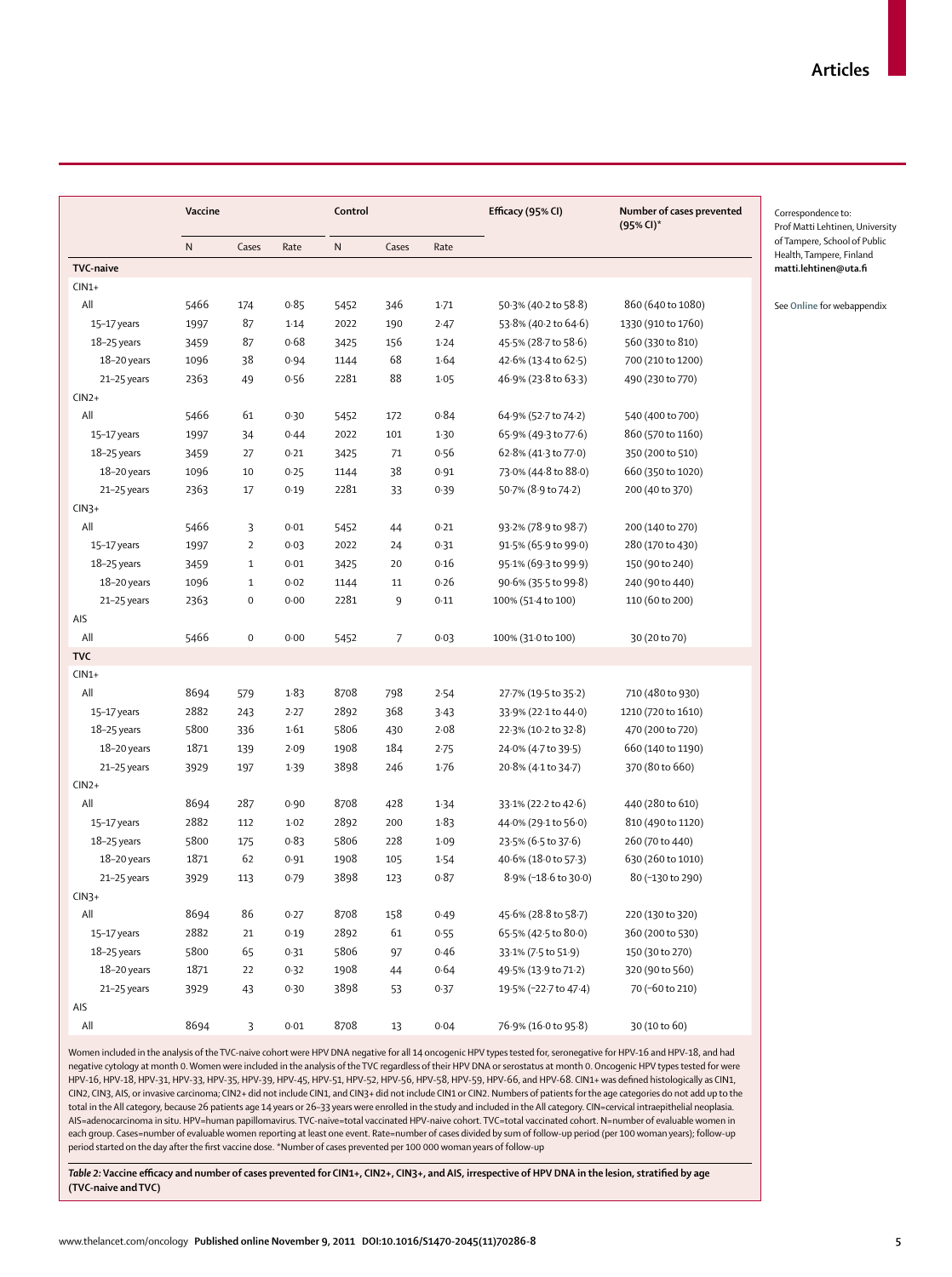

*Figure 3:* **Number of cases of CIN2+ and CIN3+ associated with vaccine and non-vaccine HPV types, in the TVC-naive**

Number of cases is shown inside or above the bars. Women included in the analysis of the TVC-naive cohort were HPV DNA negative for all 14 oncogenic HPV types tested for, seronegative for HPV-16 and HPV-18, and had negative cytology at month 0. Oncogenic HPV types tested for were HPV-16, HPV-18, HPV-31, HPV-33, HPV-35, HPV-39, HPV-45, HPV-51, HPV-52, HPV-56, HPV-58, HPV-59, HPV-66, and HPV-68. Follow-up period started on the day after the first vaccine dose. CIN2+ was defined histologically as CIN2, CIN3, adenocarcinoma in situ, or invasive carcinoma; CIN3+ did not include CIN2. The percentage reduction was calculated using the conditional exact method taking into account follow-up time. CIN=cervical intraepithelial neoplasia. HPV=human papillomavirus. TVC-naive=total vaccinated cohort of HPV-naive women.



*Figure 4:* **Number of cases of CIN2+ and CIN3+ associated with vaccine and non-vaccine HPV types, in the TVC** Number of cases is shown inside the bars. Women were included in the analysis of the TVC regardless of their HPV DNA or serostatus at month 0. Oncogenic HPV types tested for were HPV-16, HPV-18, HPV-31, HPV-33, HPV-35, HPV-39, HPV-45, HPV-51, HPV-52, HPV-56, HPV-58, HPV-59, HPV-66, and HPV-68. Follow-up period started on the day after the first vaccine dose. CIN2+ was defined histologically as CIN2, CIN3, adenocarcinoma in situ, or invasive carcinoma; CIN3+ did not include CIN2. The percentage reduction was calculated using the conditional exact method taking into account follow-up time. CIN=cervical intraepithelial neoplasia. HPV=human papillomavirus. TVC=total vaccinated cohort.

# **Role of the funding source**

The trial was funded by GlaxoSmithKline Biologicals, who designed the study in collaboration with investigators and coordinated collection, analysis, and interpretation of data. Investigators from the HPV PATRICIA Study Group collected data for the trial and cared for the participants. All authors had full access to all the trial data and had final responsibility for the decision to submit for publication.

## **Results**

The first study participant was enrolled in May, 2004, and the last study visit took place in November, 2009. Participant disposition is shown in figure 2. In the TVC, mean and median follow-up times were 43·7 months (SD 11·7) and 47·4 months (range 0–62; 3·6 and 4·0 years), respectively. The number of person-years of follow-up was 42 942 in the TVC-naive, and 68 032 in the TVC. Demographic and baseline data are shown in the webappendix p 2.

The vaccine had efficacy against 6-month and 12-month persistent infection with HPV-16/18, with higher point estimates in the TVC-naive than in the TVC (webappendix p 3, 4). In the TVC-naive, very high vaccine efficacy was noted against CIN1+, CIN2+, CIN3+, and AIS associated with HPV-16/18; estimates were similar in all age strata (table 1). Estimates of vaccine efficacy for women in the ATP-E cohort who were DNA negative for the corresponding HPV type at baseline and month 6 were similar to those in the TVC-naive (webappendix p 5). In the TVC, efficacy against these endpoints was highest in the 15–17 year age group and progressively decreased in the 18–20 year and 21–25 year age strata (trend test p<0·0001 for CIN1+, p=0·0002 for CIN2+, and p=0·0013 for CIN3+; table 1). Indeed, the lower limit of the 95% CI of the vaccine efficacy estimate was below zero for CIN2+ and CIN3+ in the 21–25 year age group.

Vaccine efficacy irrespective of HPV DNA in the lesion progressively increased with higher lesion severity in the TVC-naive as follows: 50·3% (95% CI 40·2–58·8) for CIN1+, 64·9% (52·7–74·2) for CIN2+, and 93·2% (78·9–98·7) for CIN3+ (trend test p=0·038; table 2). A more gradual increase was observed in the TVC: 27·7% (19·5–35·2), 33·1% (22·2–42·6), and 45·6%  $(28.8-58.7)$ , respectively (trend test p<0.0001; table 2). Vaccine efficacy against AIS was particularly high in the TVC-naive, at 100% (31·0–100), and was also substantial in the TVC, at  $76.9\%$  (16.0–95.8; table 2). As seen for endpoints associated with HPV-16/18, vaccine efficacy for CIN2+ and CIN3+ irrespective of HPV DNA in the lesion was highest in the 15–17 year age group and progressively decreased in the 18–20 year and 21–25 year age strata in the TVC (trend test  $p=0.017$  for CIN2+ and  $p=0.0375$  for  $CIN3+$ ; table 2). The trend was not statistically significant for CIN1+. Again, in the 21–25 year age group, the lower limit of the 95% CI of the vaccine efficacy estimate was below zero for CIN2+ and CIN3+. Estimates were similar in all age strata in the TVC-naive.

In the TVC-naive, only three CIN3+ cases were found in the vaccine group compared with 44 in the control group, representing a 93·2% reduction (95% CI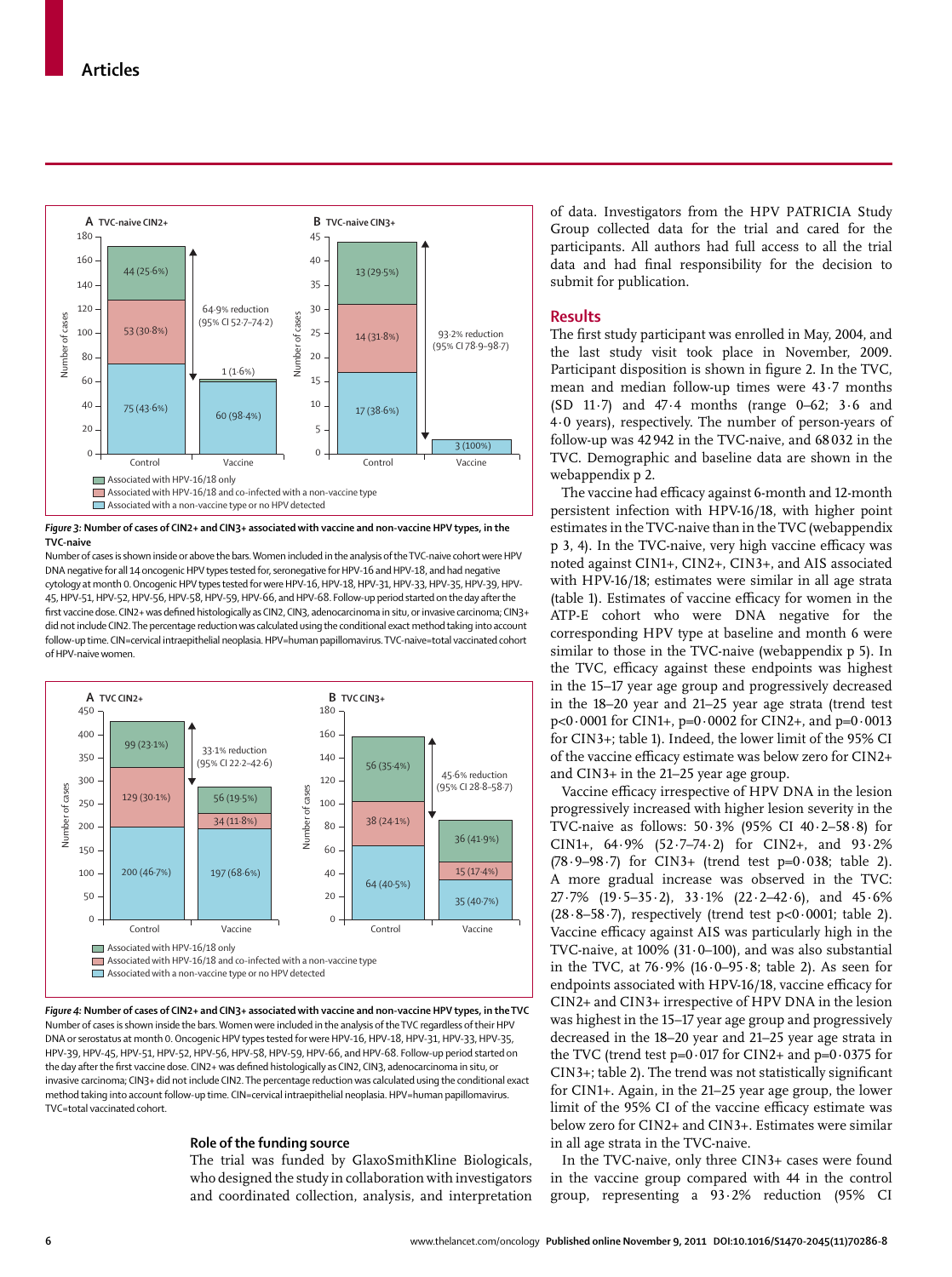

*Figure 5:* **Cumulative incidence of CIN2+ (A) and CIN3+ (B) irrespective of HPV DNA in the lesion, in the TVC-naive**

Women included in the analysis of the TVC-naive cohort were HPV DNA negative for all 14 oncogenic HPV types tested for, seronegative for HPV-16 and HPV-18, and had negative cytology at month 0. Oncogenic HPV types tested for were HPV-16, HPV-18, HPV-31, HPV-33, HPV-35, HPV-39, HPV-45, HPV-51, HPV-52, HPV-56, HPV-58, HPV-59, HPV-66, and HPV-68. Follow-up period started on the day after the first vaccine dose. CIN2+ was defined histologically as CIN2, CIN3, adenocarcinoma in situ, or invasive carcinoma; CIN3+ did not include CIN2. CIN=cervical intraepithelial neoplasia.



*Figure 6:* **Cumulative incidence of CIN2+ (A) and CIN3+ (B) irrespective of HPV DNA in the lesion, in the TVC**

Women were included in the analysis of the TVC regardless of their HPV DNA or serostatus at month 0. Oncogenic HPV types tested for were HPV-16, HPV-18, HPV-31, HPV-33, HPV-35, HPV-39, HPV-39, HPV-45, HPV-51, HPV-52, HPV-56, HPV-58, HPV-59, HPV-66, and HPV-68. Follow-up period started on the day after the first vaccine dose. CIN2+ was defined histologically as CIN2, CIN3,

78·9–98·7); none of the three cases in the vaccine group were associated with a vaccine type (figure 3). The percentage reduction in CIN2+ cases was lower (64·9% [52·7–74·2]), with 61 cases of CIN2+ in the vaccine group and 172 in the control group. Notably, however, only one of the 61 cases in the vaccine group  $(1.6\%)$  was associated with HPV-16/18 (figure 3). In the TVC, the percentage reductions in CIN3+ and CIN2+ cases were lower than in the TVC-naive (45·6% [28·8–58·7] and 33·1%  $[22.2-42.6]$ , respectively; figure 4). In the control group, 40·5% of CIN3+ cases were associated with a non-vaccine type or no HPV DNA, 24·1% were associated with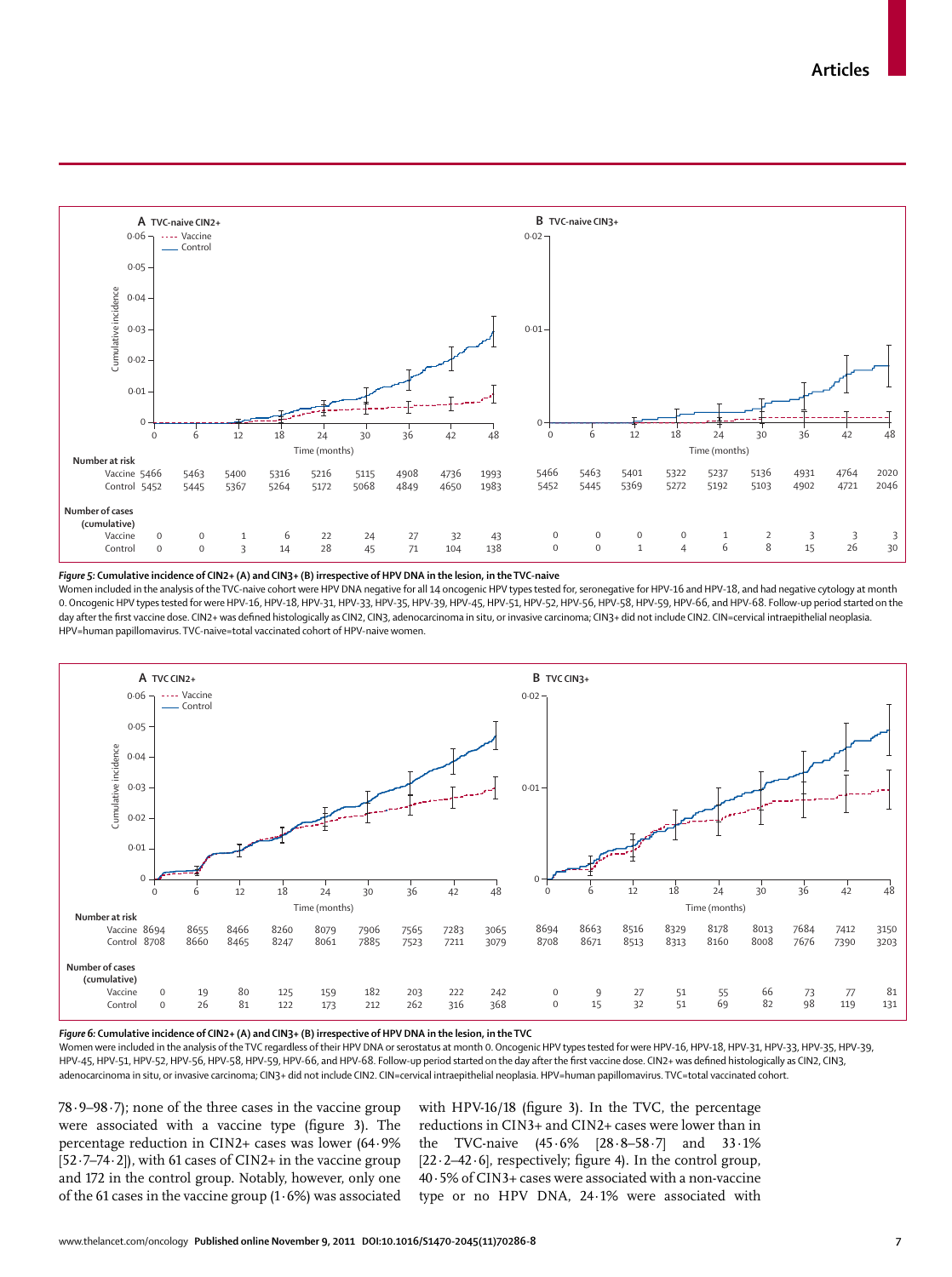

*Figure 7:* **Reduction in cytological abnormalities, colposcopy referrals, and cervical excision procedures, in the TVC-naive**

Bars show percent reduction and 95% CIs. Women included in the analysis of the TVC-naive cohort were DNA negative for all 14 oncogenic HPV types tested for, seronegative for HPV-16 and HPV-16, and had negative cytology at month 0. Oncogenic HPV types tested for were HPV-16, HPV-18, HPV-31, HPV-33, HPV-35, HPV-39, HPV-45, HPV-51, HPV-52, HPV-56, HPV-58, HPV-59, HPV-66, and HPV-68. Follow-up period started on the day after the first vaccine dose. ASC-US, LSIL, ASC-H, HSIL, colposcopy referrals, and cervical excision procedures are irrespective of HPV DNA. TVC-naive=total vaccinated cohort of HPV-naive women. HPV=human papillomavirus. ASC-US=atypical squamous cells of undetermined significance. ASC-US HR+=ASC-US which were positive for high-risk (oncogenic) HPV DNA by Hybrid Capture II test. ASC-US HR+ or greater=ASC-US HR+, LSIL, ASC-H, HSIL, and atypical glandular cells. LSIL=low-grade squamous intraepithelial lesions. ASC-H=atypical squamous cells, cannot exclude HSIL. HSIL=high-grade intraepithelial lesions.



*Figure 8:* **Reduction in cytological abnormalities, colposcopy referrals, and cervical excision procedures, in the TVC** Bars show percent reduction and 95% CIs. Women were included in the analysis of the TVC regardless of their HPV DNA or serostatus at month 0. Oncogenic HPV types tested for were HPV-16, HPV-18, HPV-31, HPV-33, HPV-35, HPV-39, HPV-45, HPV-51, HPV-52, HPV-56, HPV-58, HPV-59, HPV-66, and HPV-68. Follow-up period started on the day after the first vaccine dose. ASC-US, LSIL, ASC-H, HSIL, colposcopy referrals and cervical excision procedures are irrespective of HPV DNA. TVC=total vaccinated cohort. HPV=human papillomavirus. ASC-US=atypical squamous cells of undetermined significance. ASC-US HR+=ASC-US which were positive for high-risk (oncogenic) HPV DNA by Hybrid Capture II test. ASC-US HR+ or greater=ASC-US HR+, LSIL, ASC-H, HSIL, and atypical glandular cells. LSIL=low-grade squamous intraepithelial lesions. ASC-H=atypical squamous cells, cannot exclude HSIL. HSIL=high-grade intraepithelial lesions.

HPV-16/18 and were co-infected with a non-vaccine type, and 35·4% were associated with HPV-16/18 only  $(figure 4)$ .

Finally, for CIN3+ and CIN2+ irrespective of HPV DNA in the lesion, the cumulative incidence curves seemed to start to separate for the vaccine and control groups at around 12 months post-vaccination in the TVC-naive and around 18 months post-vaccination in the TVC (figures 5 and 6). Vaccine efficacy was also observed against cytological abnormalities in both the TVC-naive and TVC (figures 7, 8). Reductions in colposcopy referrals (29·0% [95% CI 21·6–35·8] and 14·8% [8·9–20·3]) and cervical excision procedures (70·2% [57·8–79·3] and 33·2% [20·8–43·7]) were observed in the TVC-naive and TVC, respectively (figures 7, 8).

A similar proportion of women in the vaccine and control groups experienced serious adverse events, new-onset chronic diseases, new-onset autoimmune diseases, and medically significant conditions. Pregnancy outcomes were also similar in both groups (table 3). Anti-HPV-16 and anti-HPV-18 antibody concentrations were sustained throughout 48 months of follow-up (webappendix p 9,10).

# **Discussion**

The most important finding of the PATRICIA end-ofstudy analysis reported here was the high vaccine efficacy for HPV-16/18 vaccine against CIN3+ and AIS irrespective of HPV DNA in the lesion in women who were HPV naive at baseline. This represents the estimate of efficacy against the most stringent ICC precursor lesions in a cohort that approximates adolescents before sexual debut. The overall effect of the vaccine against CIN3+ is derived from protection against lesions associated with vaccine types (HPV-16/18) and protection against lesions associated with related non-vaccine oncogenic types.

The attributable proportion of HPV-16/18 increases with increasing lesion severity. Additionally, the prevalence of non-vaccine oncogenic HPV types belonging to the A7 and A9 HPV species (for which HPV-18 and HPV-16, respectively, are the prototype viruses) is increased in more severe lesions, whereas the prevalence of several other HPV types declines.<sup>12</sup> In fact, our observation of increasing vaccine efficacy in increasingly severe lesions is partly a result of the cross-protective vaccine efficacy consistently observed against the non-vaccine types HPV-31 and HPV-33 (both A9 species), and also apparent against HPV-45 (A7 species) and HPV-51 (A5 species). Details of the evaluation of this cross-protection are provided in a companion article.<sup>15</sup> The significantly higher vaccine efficacy against CIN3+ irrespective of HPV DNA compared with the corresponding CIN2+ endpoint is particularly important, because CIN3 is a more reproducible and stringent diagnostic endpoint than CIN2 and frequently progresses to ICC. $9-11$  The very high vaccine efficacy against AIS irrespective of HPV DNA is also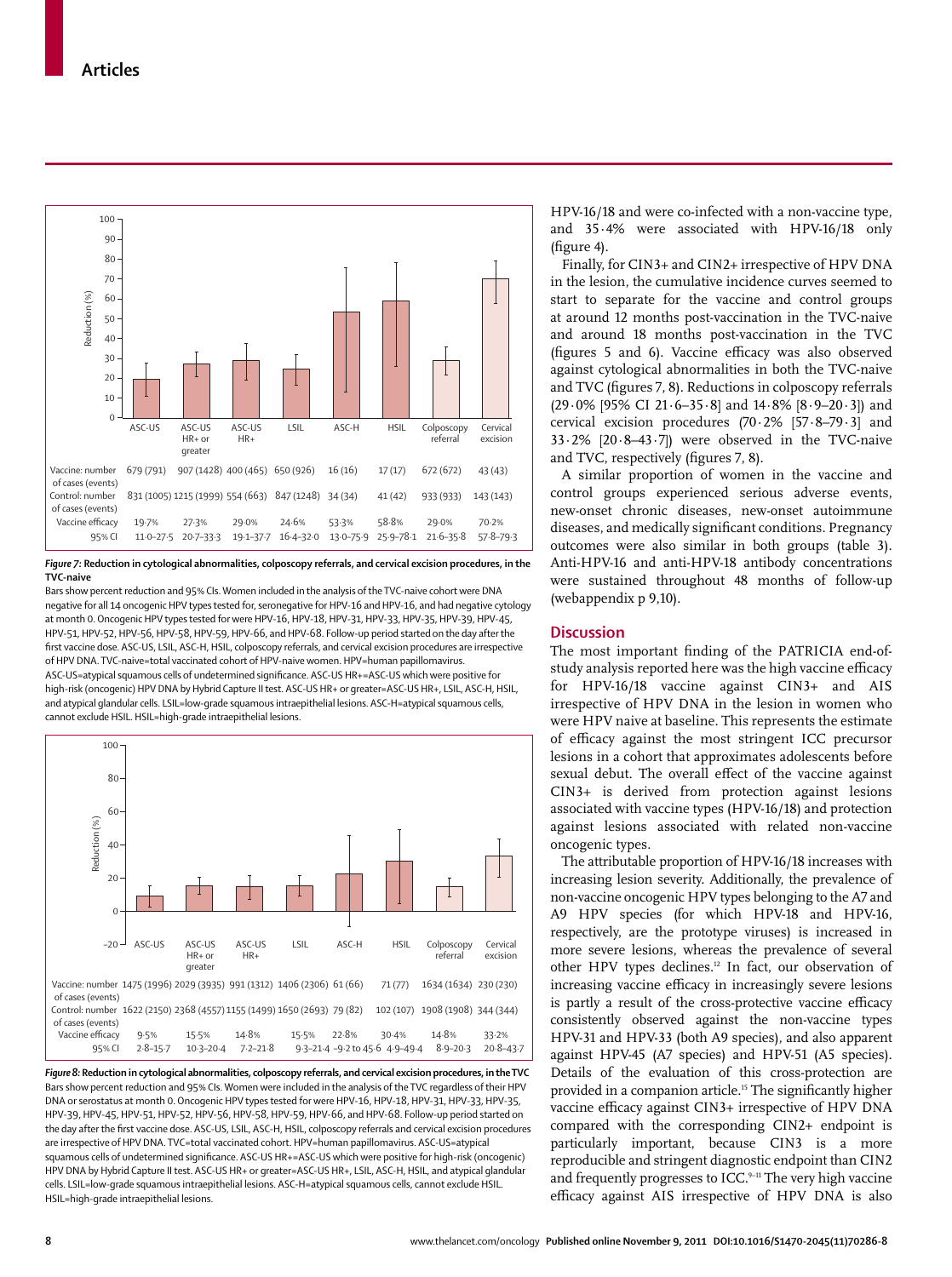www.thelancet.com/oncology **Published online November 9, 2011 DOI:10.1016/S1470-2045(11)70286-8 9**

noteworthy. Roughly 50% of adenocarcinoma is caused by HPV-16, 32% by HPV-18, and 12% by HPV-45.<sup>16</sup> Incidence and mortality from adenocarcinoma, which is more difficult to detect than squamous cell carcinoma, $17$  are rising in many countries,<sup>18</sup> and adenocarcinoma might comprise up to 25% of ICC.16

Vaccine efficacy in the overall study population (ie, the TVC) was substantially less than that observed in the TVC-naive. Similar findings have been reported in the FUTURE trials of HPV-6/-11/-16/-18 vaccine.<sup>s</sup> This is not surprising, since the overall populations enrolled in these studies include women with pre-existing infections or lesions that are not affected by prophylactic vaccines. 4,8,19 The observation of progressively decreasing vaccine efficacy in the 15–17, 18–20, and 21–25 year age groups in the TVC is most likely due to the higher exposure to HPV at baseline among older women in PATRICIA, as has been reported elsewhere;<sup>20</sup> in PATRICIA, around 80% of women in the TVC aged 15–17 years were HPV-16/18 DNA-negative and seronegative compared with around 70% of those aged 18-25 years. This difference in efficacy by age group was absent in the TVC-naive, in which vaccine efficacy against CIN3+ irrespective of HPV DNA exceeded 90% for all age groups.

Estimates of the numbers of CIN1+, CIN2+, and CIN3+ lesions prevented in the youngest age group (15–17 years) were considerably higher than in the older age group (18–25 years and when further stratified as  $18-20$  and 21–25 years) in both cohorts. This observation probably reflects the higher rate of new infections in the younger age group compared with the older age group in both cohorts. Overall, the number of lesions prevented was similar in both cohorts, as has been reported for the HPV-6/11/16/18 vaccine.8 The TVC-naive is a selected subset of the TVC, identified on the basis of being HPV-16 and HPV-18 seronegative and having no prevalent infection at baseline. This selection might introduce bias for comparisons of case prevention between the two cohorts, because of potential differences with regard to epidemiological factors that affect the rate of infection and lesion development during follow-up. Indeed, our data show that the lesion attack rate is higher in the TVC than in the TVC-naive. This might explain why the number of lesions prevented is similar in both cohorts, despite higher vaccine efficacy in the TVC-naive.

Overall, our results support the notion that maximum population benefit from immunisation of women will most likely be achieved if girls in early adolescence are vaccinated before sexual debut, since the risk of HPV infection starts from sexual debut and infection is high in adolescents.<sup>21,22</sup> Additionally, the HPV-16/18 vaccine produces the highest immune response, sustained over the long-term, in adolescent girls compared with young adult women,<sup>23</sup> further supporting immunisation of young adolescents. Our data also suggest that catch-up vaccination programmes that include sexually active women aged 15–20 years will provide a benefit against

|                                       | Vaccine      | Control      |  |  |  |  |
|---------------------------------------|--------------|--------------|--|--|--|--|
| Safety outcomes                       |              |              |  |  |  |  |
| Number of women assessed              | 9319         | 9325         |  |  |  |  |
| Serious adverse event                 | 835 (9.0%)   | 829 (8.9%)   |  |  |  |  |
| Vaccine-related serious adverse event | $10(0.1\%)$  | $5(0.1\%)$   |  |  |  |  |
| Medically significant condition*      | 3298 (35.4%) | 3378 (36.2%) |  |  |  |  |
| New-onset chronic disease†            | 285(3.1%)    | 307(3.3%)    |  |  |  |  |
| New-onset autoimmune disease          | 99 (1.1%)    | $95(1.0\%)$  |  |  |  |  |
| Deaths‡                               | $10(0.1\%)$  | $13(0.1\%)$  |  |  |  |  |
| Pregnancy and pregnancy outcomes§     |              |              |  |  |  |  |
| Number of pregnancies                 | 2257         | 2257         |  |  |  |  |
| Ongoing pregnancies                   | 12 (0.5%)    | $11(0.5\%)$  |  |  |  |  |
| Normal infant                         | 1642 (72.8%) | 1671 (74.0%) |  |  |  |  |
| Abnormal infant                       | 26(1.2%)     | $22(1.0\%)$  |  |  |  |  |
| Congenital anomaly¶                   | 18 (0.8%)    | $13(0.6\%)$  |  |  |  |  |
| Medically significant condition       | $8(0.4\%)$   | $9(0.4\%)$   |  |  |  |  |
| Spontaneous abortion                  | 205 (9.1%)   | 195 (8.6%)   |  |  |  |  |
| Elective termination                  | 212 (9.4%)   | 228 (10.1%)  |  |  |  |  |

Data are number (%) of women reporting event. TVC=total vaccinated cohort. \*Medically significant conditions were defined as adverse events prompting emergency room visits, physician visits that are not routine or related to common diseases, or serious adverse events that are not related to common diseases. †A predefined list of potential new-onset chronic diseases (NOCDs) was reviewed by the Independent Data Monitoring Committee (IDMC). Based on this list, the clinical database was searched for all potential NOCDs and reviewed in a masked manner by a GlaxoSmithKline (GSK) physician before data analysis. An event was considered to be a potential NOCD if it had not been recorded in the participant's previous medical history or if symptoms were characteristic of an NOCD. A separate list, restricted to potential autoimmune events, was also reviewed by the IDMC and was used by the GSK safety physician to identify new-onset autoimmune diseases. ‡No deaths were considered possibly related to vaccination in either the vaccine group or control group. §Some less frequent pregnancy outcomes are not listed. ¶Congenital anomalies were defined as structural-morphological, chromosomal, and genetic anomalies. ||Medically significant conditions in the infant were defined as all other reports of abnormal outcomes considered to be medically significant (eg, congenital infectious conditions, neonatal death).

*Table 3:* **Safety and pregnancy outcomes throughout the study (TVC)**

high-grade cervical lesions, albeit reduced benefit compared with vaccination of early adolescents. Although the age-stratified results we report here must be considered with caution, they are consistent with analyses suggesting reduced effectiveness and costeffectiveness of vaccination programmes in women aged 18 or 21 years and older.<sup>24,25</sup> Indeed, recent data from Australia show that the introduction of the HPV vaccination programme was followed by a decrease in incidence of high-grade cervical lesions in women younger than 18 years but not in older age groups.<sup>26</sup> Construction of a risk model to assess whether or not there is a subgroup of women aged 21–25 years who could benefit from catch-up vaccination might be possible, but is beyond the scope of this report.

The distribution of women from different countries across the different cohorts might weaken the generalisability of our study. For example, Finland enrolled only women aged 16 or 17 years, who made up a large proportion of the TVC-naive. The exclusion of women with more than six lifetime sexual partners also weakens the generalisability of the findings, especially in the 21–25 year age group in the TVC, where some of the excluded women most likely had multiple HPV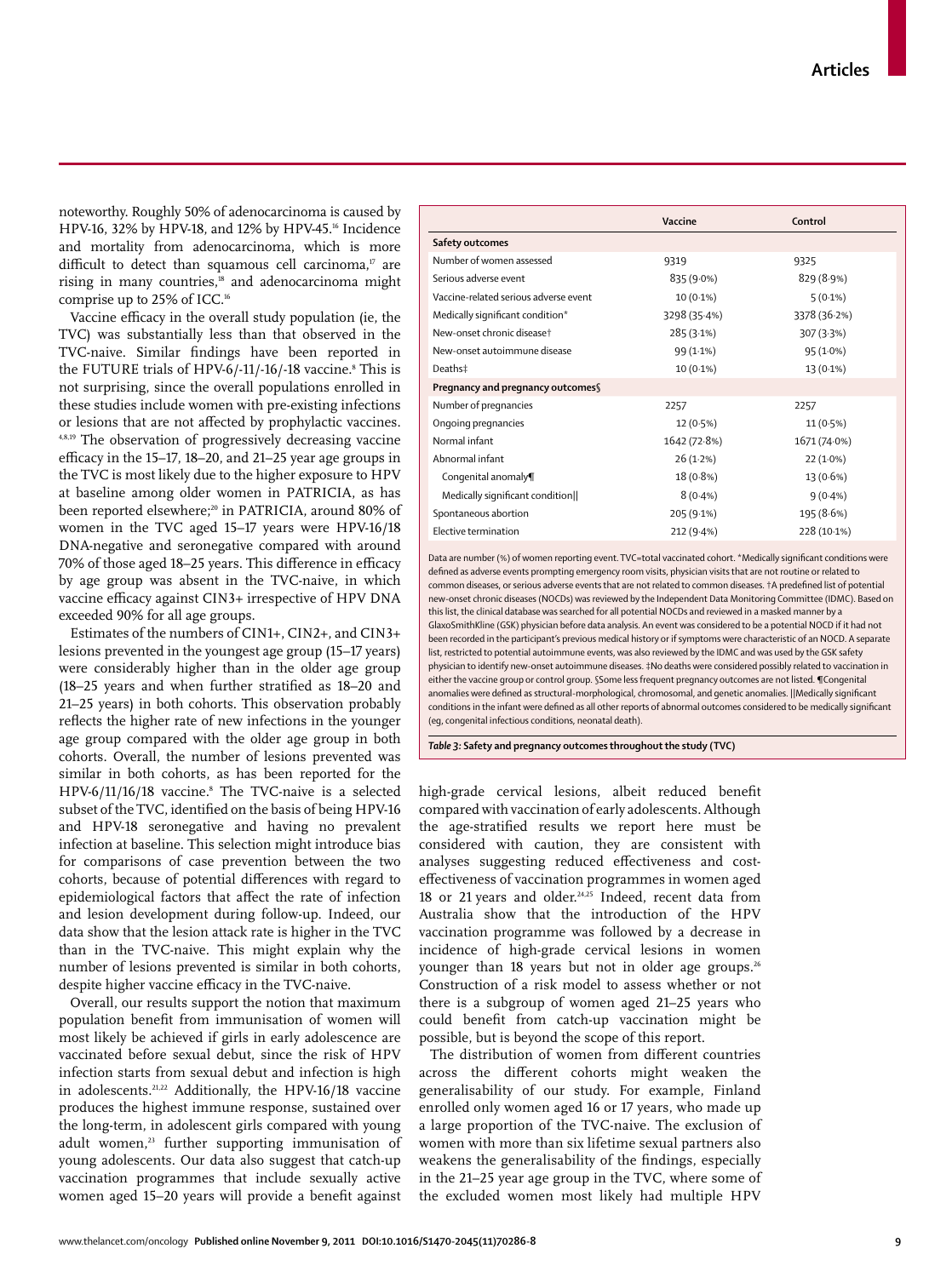# *Panel:* **Research in context**

#### **Systematic review**

The present study is part of a development programme for prophylactic HPV vaccine. Studies were done to achieve licensure of the vaccine and to examine how the vaccine might be best used in real-world settings, and were developed in conjunction with leading experts in HPV vaccine research and with regulatory bodies. Literature related to HPV vaccination studies was systematically followed before the start of the study, during the trial, and during the development of the publication (1997 to June, 2011). The volume of literature has now increased, and we used our knowledge and expertise to select trials we thought were most relevant for the present report.

#### **Interpretation**

The primary target population for HPV vaccination is adolescent girls before sexual debut, and the most stringent endpoints currently measurable in HPV vaccine trials are CIN3+ and AIS, irrespective of HPV DNA in the lesion. Here, the end-of-study analysis of PATRICIA reports for the first time the efficacy of the HPV-16/18 vaccine against these endpoints in a population that approximates adolescents before sexual debut. Very high vaccine efficacy was shown in this population, supporting the notion that vaccination of girls in early adolescence will probably achieve maximum population benefit. We also noted substantial vaccine efficacy in a population approximating a general population of sexually active women, suggesting that catch-up vaccination will also provide some benefit. The study provides data to substantiate the benefits of HPV vaccination programmes, and health-care professionals should be encouraged to aim for a high vaccine uptake. Moving forward, if protection from HPV vaccines is shown to be durable, and high vaccination coverage can be achieved, public health bodies might want to consider whether cervical cancer screening programmes can be modified when conducted alongside vaccination strategies.

> infections. Unfortunately, we do not have countryspecific data on the relative proportions of the excluded women.

The main strengths of our 4-year end-of-study analysis were the size and diversity of the study population and the study duration, which resulted in roughly 68 000 person-years of follow-up and a considerably higher number of lesion cases than were available at the final event-driven analysis reported previously.<sup>4</sup> At the time of the final event-driven analysis, only around 3000 women had completed the month 48 visit, whereas at the end-of-study analysis, 15 600 women had completed this visit. Thus, the present end-of-study dataset contains an extra year of follow-up for most women. Furthermore, the colposcopy algorithm led to a much higher referral rate in the later part of the study, most notably in the HPV-naive population, whose first possible colposcopy would have occurred after the month 12 or month 18 visit. Thus, even though the study was powered to assess vaccine efficacy against CIN2+ associated with HPV-16/18, the large number of cases in the end-of-study analysis enabled us to verify vaccine efficacy against CIN3+ irrespective of HPV DNA, and expand our observations to AIS. Safety, immunogenicity, and efficacy against persistent HPV-16/18 infections were in line with our previous observations.4

The high efficacy of the vaccine against  $CIN3+$ irrespective of HPV type in the lesion in HPV-naive women suggests that the target population for vaccination might benefit from substantial protection against cervical cancer. If the broad protection offered by HPV vaccination is durable in ongoing long term follow-up<sup>13</sup> and high population coverage can be achieved, modifications of cervical cancer screening programmes might be possible (panel). Screening programmes have been very effective in reducing cervical cancer, $27$  but are dependent on attendance rates.<sup>28</sup> For developed and developing countries choosing whether to direct resources to wards comprehensive screening, opportunistic forms of screening, or HPV vaccination, the present data provide important information for health economic analyses.

In conclusion, provided that organised vaccination programmes achieve high coverage in early adolescents before sexual debut, HPV vaccination has the potential to substantially reduce the incidence of cervical cancer, perhaps allowing modification of screening programmes. Appropriate effectiveness and implementation studies assessing the combination of vaccination and new screening strategies are warranted.

#### **Contributors**

ML, JP, CMW, UJ, SMG, XC, SRS, DA, M-PD, DD, FS, and GD formed the core writing team for the manuscript. All authors reviewed and commented on a draft of the manuscript and gave final approval to submit for publication. All authors contributed to the study design, acquisition of data or statistical analyses, and interpretation of data. See webappendix p 11 for the HPV PATRICIA Study Group.

#### **Conflicts of interest**

DD, GD, FS, and M-PD are employees of GlaxoSmithKline Biologicals. DD, GD, and FS own stock in GlaxoSmithKline Biologicals, and GD holds a relevant patent. All investigators at study clinical sites were funded through their institutions to do the study protocol. CMW, DA, JP, PN, HK, PDS, FYA, FXB, JH, SRS, SMG, ML, TFS, AS, XC, JCT, and BR have received funding through their institutions to do HPV vaccine studies for GlaxoSmithKline Biologicals or Merck Sharp & Dohme (Sanofi Pasteur MSD). JP received a research grant through the Helsinki University Hospital Research Institute to conduct clinical trials on HPV vaccination. SRS has also received funding through her institution from CSL to do research on school-based adolescent HPV vaccination. Through the University of New Mexico, CMW has received equipment and reagents for HPV genotyping from Roche Molecular Systems and funding for HPV vaccine studies from GlaxoSmithKline (in addition to the present study) and Merck & Co. FXB is an editor of the international newsletter (HPV TODAY) and guest editor of the journal *Vaccine* to prepare international reviews on topics related to HPV. WAJP, NSDC, FXB, XC, SMG, PN, BR, TFS, and AS have received consulting fees. SMG, SRS, FYA, PN, and TFS have received honoraria; TFS, BR, and FXB have been paid for expert testimony; BR, FYA, SRS, JCT, NSDC, PDS, and WAJP have received payment for board membership; JCT, FYA, NSDC, XC, PDS, PN, FXB, BR, and TFS have received payment for lectures, including service on speakers bureau; AS, FYA, NSDC, PDS, FXB, and BR have received payment for development of educational presentations; and NSDC, JS, WAJP, JCT, SRS, PN, XC, FXB, UJ, FYA, JH, SMG, AM, AS, and CMW have received travel reimbursements from GlaxoSmithKline Biologicals or Merck Sharp & Dohme (Sanofi Pasteur MSD), or both. DA has received support for travel from Väestöliitto. S-NC, KP, MJVG, and GL declare that they have no conflicts of interest.

#### **Acknowledgments**

This study (NCT00122681/580299/008) was funded and coordinated by GlaxoSmithKline Biologicals. We thank study participants and their families. We thank Mary Greenacre for writing and editorial assistance,